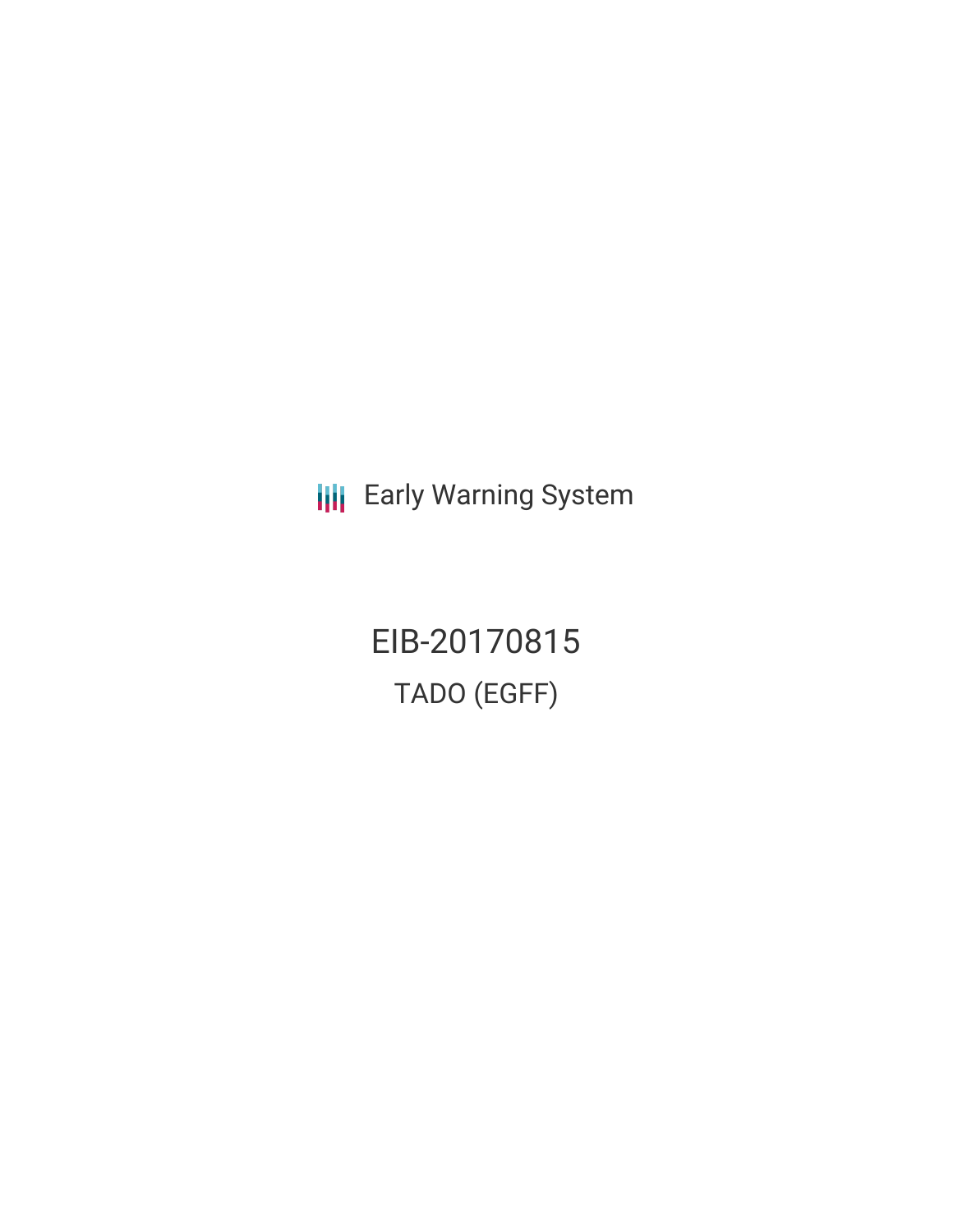## **Quick Facts**

| <b>Countries</b>               | Germany                        |
|--------------------------------|--------------------------------|
| <b>Financial Institutions</b>  | European Investment Bank (EIB) |
| <b>Status</b>                  | Approved                       |
| <b>Bank Risk Rating</b>        | U                              |
| <b>Voting Date</b>             | 2018-07-27                     |
| <b>Borrower</b>                | <b>TADO GMBH</b>               |
| <b>Sectors</b>                 | Industry and Trade             |
| <b>Investment Type(s)</b>      | Loan                           |
| <b>Investment Amount (USD)</b> | $$23.34$ million               |
| <b>Loan Amount (USD)</b>       | $$23.34$ million               |
| <b>Project Cost (USD)</b>      | \$52.53 million                |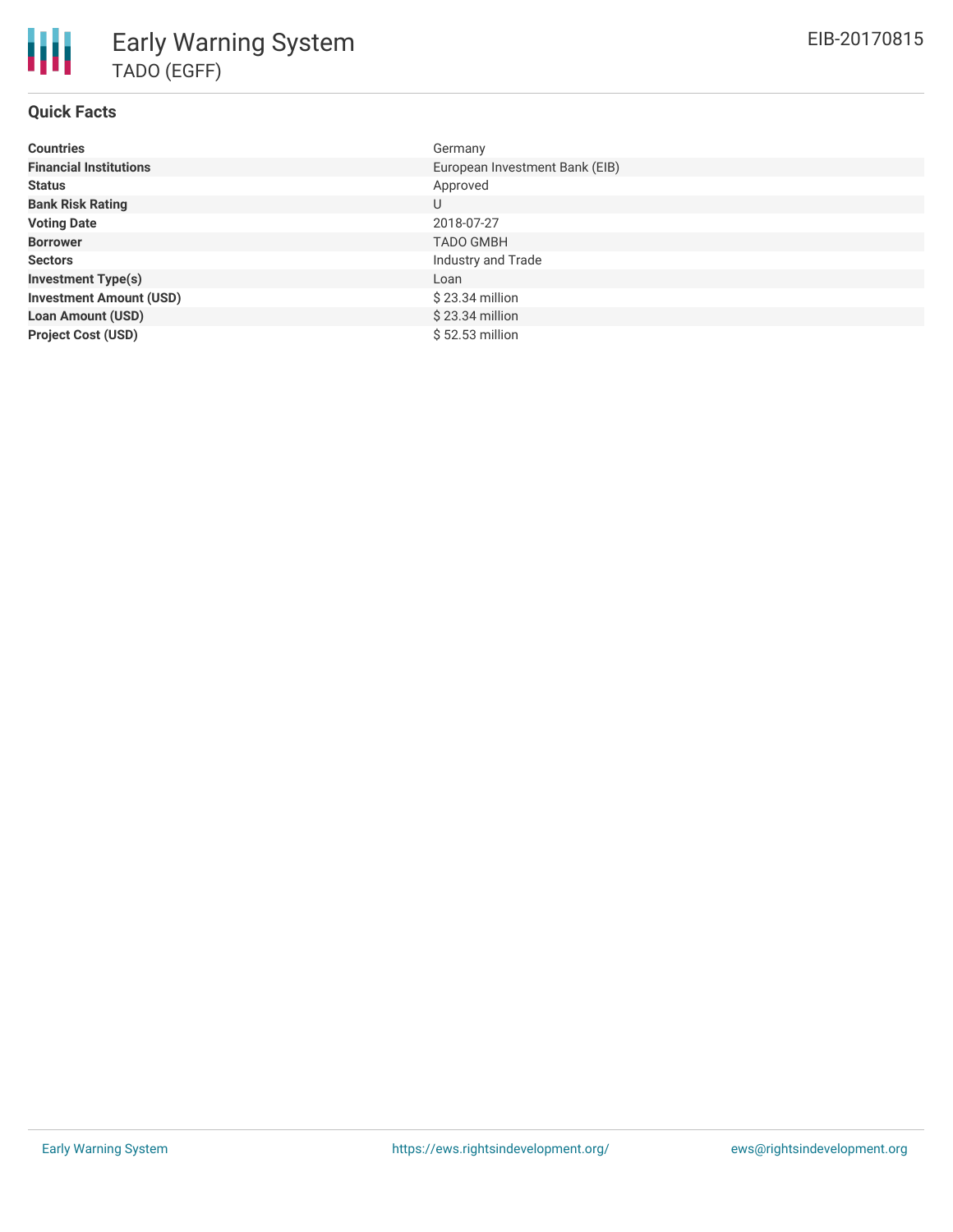# **Project Description**

According to EIB website, the project covers the promoter's Research, Development and Innovation activities with the aim to improve and extend its smart climate control products and services portfolio, capital expenditures related to the renting business model of its smart thermostats and new customised manufacturing assets, operational expenditures related to the development of the value chain, logistics and after sales support and the increase in working capital linked to the projected company growth. It aims to support the growth of an innovative small and medium-sized enterprise (SME) in the EU, focused on the development and sales of smart home thermostats and smart home climate control solutions.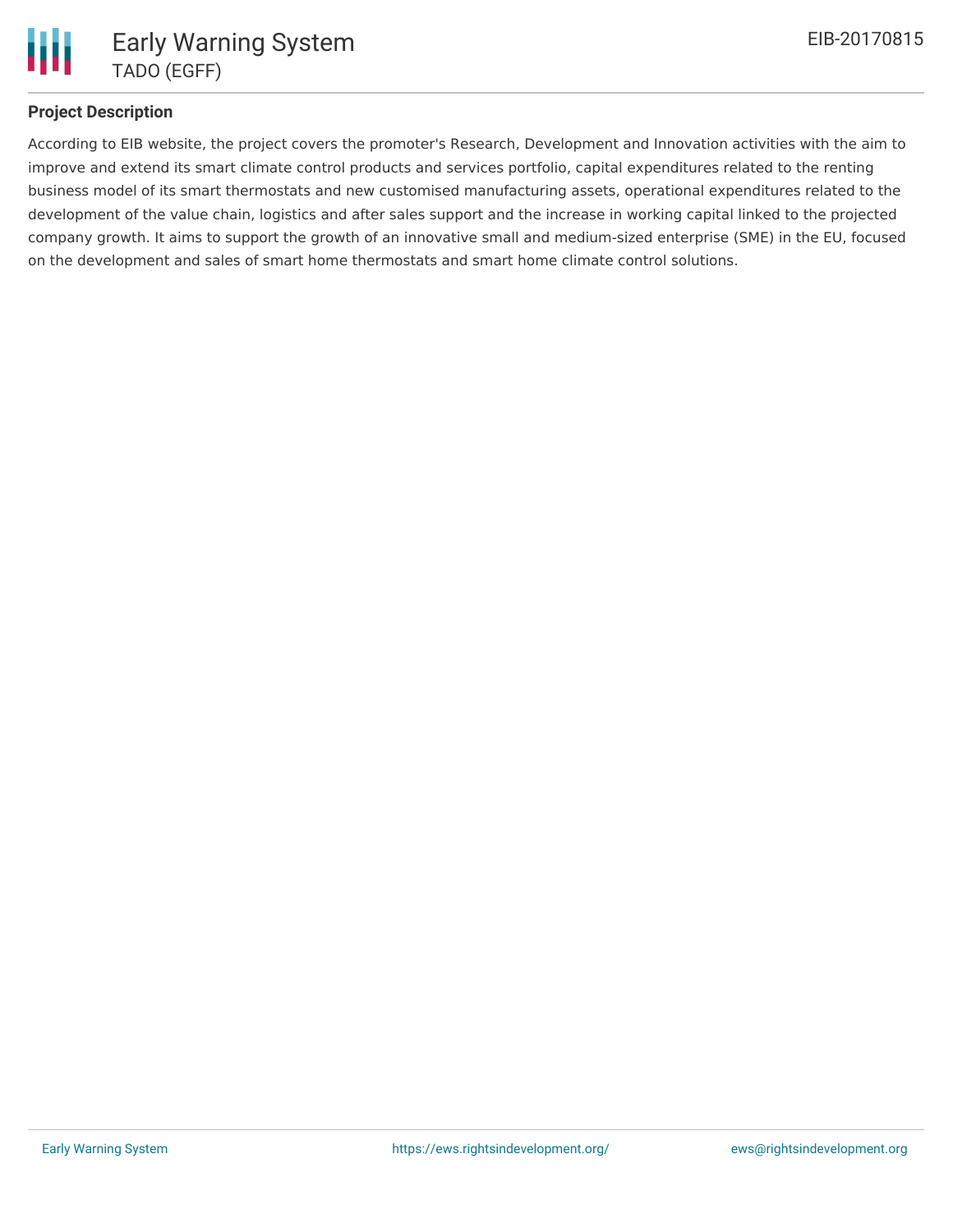### **Investment Description**

European Investment Bank (EIB)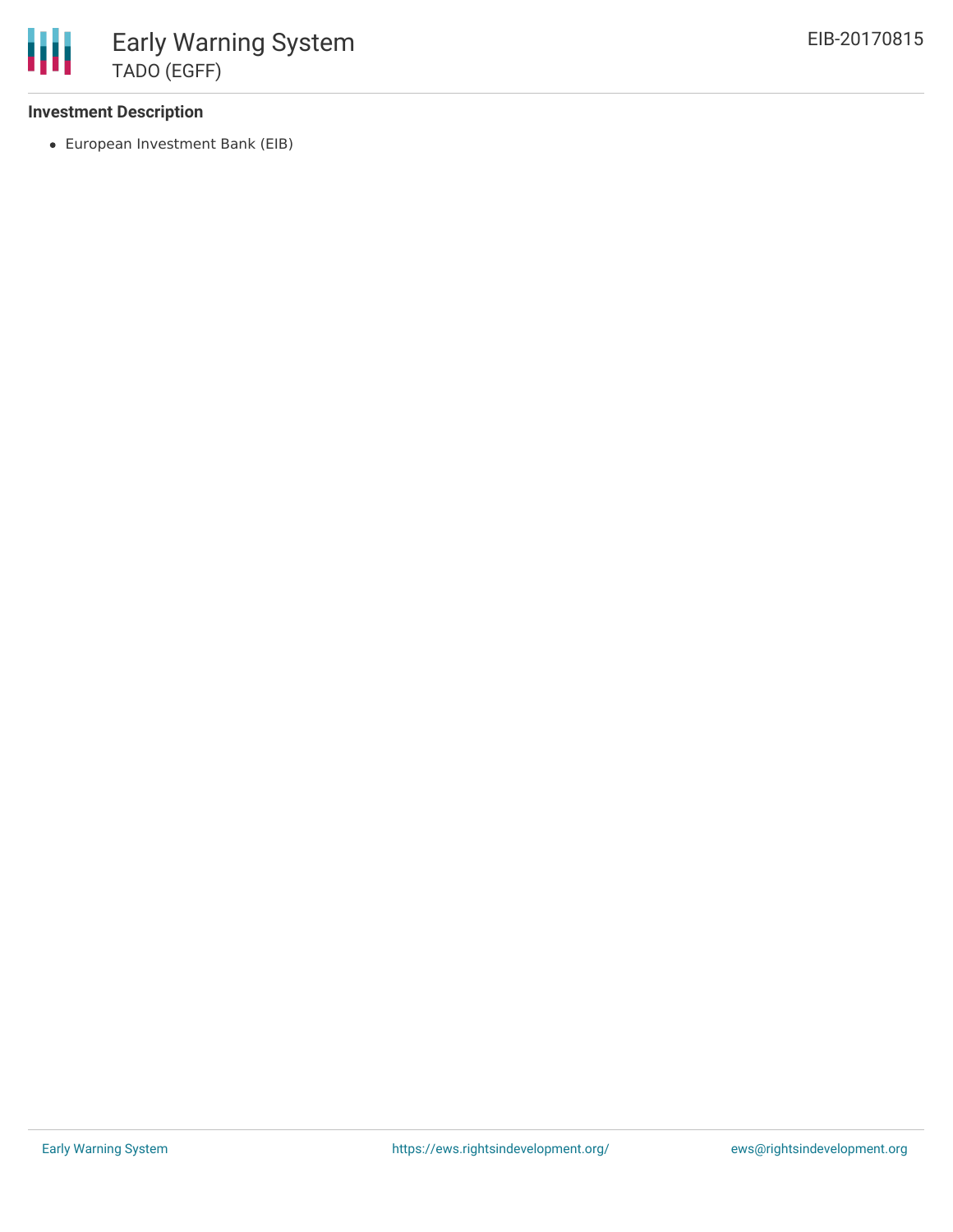### **Contact Information**

No contact information provided at the time of disclosure.

### **ACCOUNTABILITY MECHANISM OF EIB**

The EIB Complaints Mechanism is designed to facilitate and handle complaints against the EIB by individuals, organizations or corporations affected by EIB activities. When exercising the right to lodge a complaint against the EIB, any member of the public has access to a two-tier procedure, one internal - the Complaints Mechanism Office - and one external - the European Ombudsman. A complaint can be lodged via a written communication addressed to the Secretary General of the EIB, via email to the dedicated email address complaints@eib.org, by completing the online complaint form available at the following address: http://www.eib.org/complaints/form, via fax or delivered directly to the EIB Complaints Mechanism Division, any EIB local representation office or any EIB staff. For further details, check:

http://www.eib.org/attachments/strategies/complaints\_mechanism\_policy\_en.pdf

When dissatisfied with a complaint to the EIB Complaints Mechanism, citizens can then turn towards the European Ombudsman. A memorandum of Understanding has been signed between the EIB and the European Ombudsman establishes that citizens (even outside of the EU if the Ombudsman finds their complaint justified) can turn towards the Ombudsman on issues related to 'maladministration' by the EIB. Note that before going to the Ombudsman, an attempt must be made to resolve the case by contacting the EIB. In addition, the complaint must be made within two years of the date when the facts on which your complaint is based became known to you. You can write to the Ombudsman in any of the languages of the European Union. Additional details, including filing requirements and complaint forms, are available at: http://www.ombudsman.europa.eu/atyourservice/interactiveguide.faces